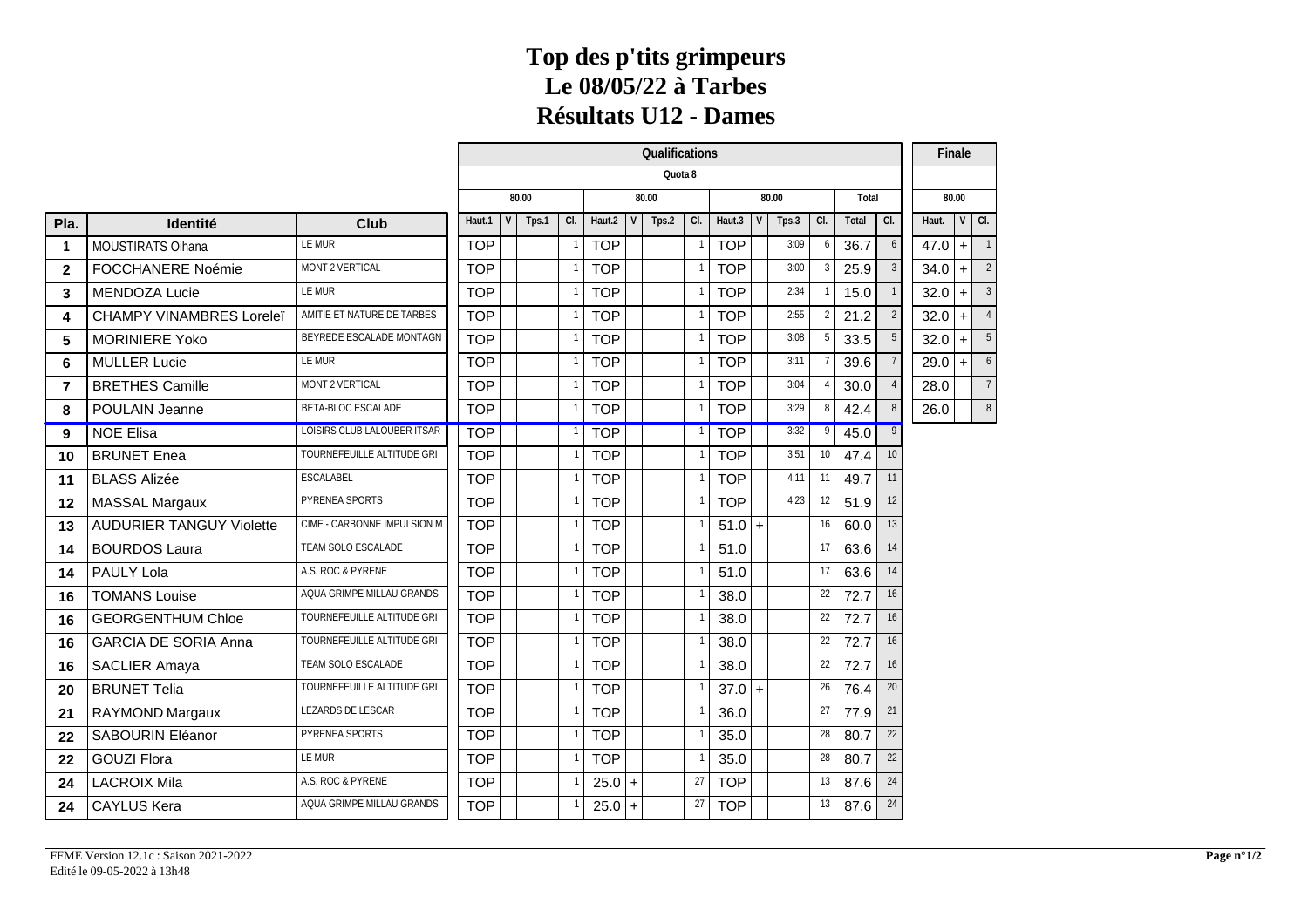#### **Top des p'tits grimpeurs Le 08/05/22 à Tarbes Résultats U12 - Dames**

|      |                           |                            |            |       |     |                  | Qualifications |    |            |   |       |                 |       |     | Finale      |
|------|---------------------------|----------------------------|------------|-------|-----|------------------|----------------|----|------------|---|-------|-----------------|-------|-----|-------------|
|      |                           |                            |            |       |     |                  | Quota 8        |    |            |   |       |                 |       |     |             |
|      |                           |                            |            | 80.00 |     |                  | 80.00          |    |            |   | 80.00 |                 | Total |     | 80.00       |
| Pla. | <b>Identité</b>           | Club                       | Haut.1     | Tps.1 | CI. | Haut.2 $\vert$ V | Tps.2          | CL | Haut.3     | V | Tps.3 | CI.             | Total | CI. | Haut. V Cl. |
| 24   | <b>BERT Nina</b>          | PYRENEA SPORTS             | <b>TOP</b> |       |     | $25.0+$          |                | 27 | <b>TOP</b> |   |       | 13 <sup>1</sup> | 87.6  | 24  |             |
| 27   | <b>SARNIGUET Maïlys</b>   | <b>BLOCK'OUT TOULOUSE</b>  | <b>TOP</b> |       |     | <b>TOP</b>       |                |    | 18.0       |   |       | 36              | 90.0  | 27  |             |
| 28   | <b>LUCAS Maiwenn</b>      | TOURNEFEUILLE ALTITUDE GRI | <b>TOP</b> |       |     | $25.0+$          |                | 27 | 51.0       |   |       | 17              | 99.4  | 28  |             |
| 29   | <b>CARPENTIER Margot</b>  | TOURNEFEUILLE ALTITUDE GRI | <b>TOP</b> |       |     | $25.0+$          |                | 27 | $39.0 +$   |   |       | 20 l            | 104.  | 29  |             |
| 30   | ARAZO Léonie              | A.S. ROC & PYRENE          | <b>TOP</b> |       |     | $25.0+$          |                | 27 | $38.0$ +   |   |       | 21              | 107.  | 30  |             |
| 31   | SUZANNE Cloé              | <b>BLOCK'OUT TOULOUSE</b>  | <b>TOP</b> |       |     | $37.0 +$         |                | 25 | 35.0       |   |       | 28              | 114.  | 31  |             |
| 32   | DOMECQ Clémence           | <b>BLOCK'OUT TOULOUSE</b>  | <b>TOP</b> |       |     | 37.0             |                | 26 | $29.0$ +   |   |       | 34              | 126.  | 32  |             |
| 33   | PERNOT Emma               | TOURNEFEUILLE ALTITUDE GRI | <b>TOP</b> |       |     | $25.0+$          |                | 27 | $31.0 +$   |   |       | 31              | 130.  | 33  |             |
| 34   | <b>MELLEN Alba</b>        | LE MUR                     | <b>TOP</b> |       |     | $25.0+$          |                | 27 | 30.0       |   |       | 32              | 133.  | 34  |             |
| 35   | <b>CREBILLON Faustine</b> | PYRENEA SPORTS             | <b>TOP</b> |       |     | 14.0             |                | 35 | 30.0       |   |       | 32              | 143.  | 35  |             |
| 36   | <b>GALISSON Zelie</b>     | <b>BLOCK'OUT TOULOUSE</b>  | 37.0       |       | 36  | $12.0 +$         |                | 36 | 23.0       |   |       | 35              | 212.  | 36  |             |

Nb Inscrit = 36, Nb Absent = 0, Nb Abandon = 0, Nb Disqualifié = 0

Le Juge :

Le Président du Jury : José Vinambres

Heure de Publication :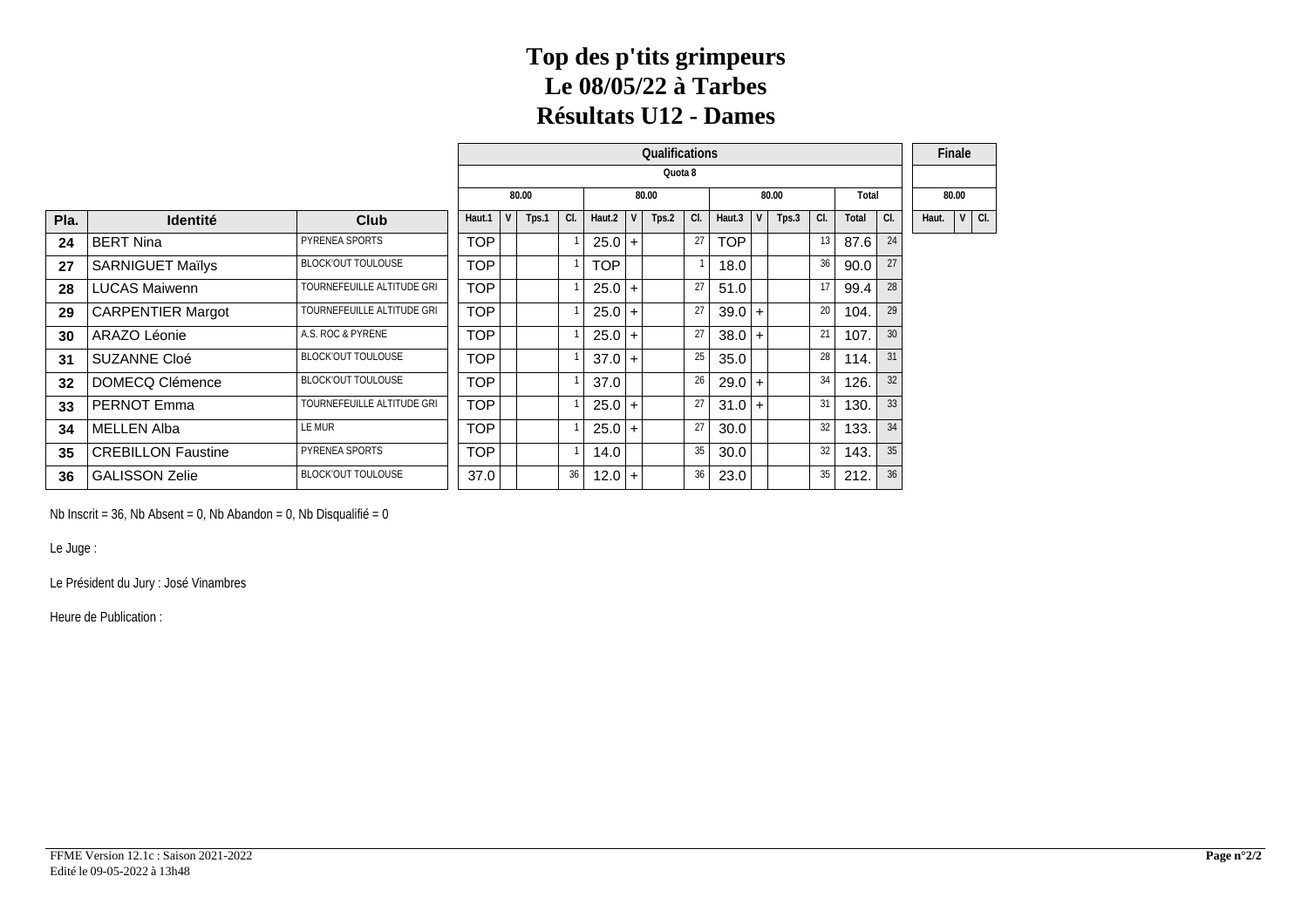# **Top des p'tits grimpeurs Le 08/05/22 à Tarbes Résultats U12 - Hommes**

|              |                         |                            | Qualifications                              |     |       |    |            |  |       |                 |                |  |       |                 | Finale |                 |            |       |                |  |  |
|--------------|-------------------------|----------------------------|---------------------------------------------|-----|-------|----|------------|--|-------|-----------------|----------------|--|-------|-----------------|--------|-----------------|------------|-------|----------------|--|--|
|              |                         |                            | Quota 8<br>80.00<br>80.00<br>80.00<br>Total |     |       |    |            |  |       |                 |                |  |       |                 |        |                 |            |       |                |  |  |
|              |                         |                            |                                             |     |       |    |            |  |       |                 |                |  |       |                 |        |                 |            | 80.00 |                |  |  |
| Pla.         | <b>Identité</b>         | Club                       | Haut.1                                      | V l | Tps.1 | a. | Haut.2     |  | Tps.2 | C.              | Haut.3 $\vert$ |  | Tps.3 | a               | Total  | $\alpha$ .      | Haut.      |       | $VQ$ .         |  |  |
|              | SOULE Leo               | <b>BLOCKOUT TOULOUSE</b>   | <b>TOP</b>                                  |     |       |    | <b>TOP</b> |  |       |                 | <b>TOP</b>     |  | 2:29  | 3               | 14.0   |                 | <b>TOP</b> |       |                |  |  |
| $\mathbf{2}$ | OVIEDO Roméo            | <b>ESCALA'DONF</b>         | <b>TOP</b>                                  |     |       |    | <b>TOP</b> |  |       |                 | <b>TOP</b>     |  | 1:55  |                 | 8.12   |                 | 52.0       |       | 2              |  |  |
| 3            | <b>CATHELIN Tony</b>    | A.S. ROC & PYRENE          | <b>TOP</b>                                  |     |       |    | <b>TOP</b> |  |       |                 | <b>TOP</b>     |  | 2:39  | 5 <sub>1</sub>  | 18.1   |                 | 50.0       | $+$   | 3 <sup>1</sup> |  |  |
| 4            | <b>BERNUZ Camille</b>   | <b>LEZARDS DE LESCAR</b>   | <b>TOP</b>                                  |     |       |    | <b>TOP</b> |  |       |                 | <b>TOP</b>     |  | 2:35  |                 | 16.2   |                 | 47.0       | $+1$  |                |  |  |
| 5            | MOUGET HASSAMBAY Hugo   | TOURNEFEUILLE ALTITUDE GRI | <b>TOP</b>                                  |     |       |    | <b>TOP</b> |  |       |                 | <b>TOP</b>     |  | 2:09  | 2 <sub>1</sub>  | 11.4   |                 | 40.0       | $+$   | 5 <sup>1</sup> |  |  |
| 6            | <b>LEGENDRE Hugo</b>    | <b>LEMUR</b>               | <b>TOP</b>                                  |     |       |    | <b>TOP</b> |  |       |                 | <b>TOP</b>     |  | 2:43  |                 | 21.4   |                 | 32.0       |       | 6              |  |  |
| 7            | <b>GARCIA Yohan</b>     | TOURNEFEUILLE ALTITUDE GRI | <b>TOP</b>                                  |     |       |    | <b>TOP</b> |  |       |                 | <b>TOP</b>     |  | 3:32  | 8               | 22.9   |                 | 29.0       | $+$   |                |  |  |
| 8            | <b>FONTAINE Amaël</b>   | TOULOUSE ESCALADE CLUB     | <b>TOP</b>                                  |     |       |    | <b>TOP</b> |  |       |                 | <b>TOP</b>     |  | 2:40  | 6               | 19.9   |                 | 29.0       |       | 8 <sup>1</sup> |  |  |
| 9            | SOULE Iseo              | <b>BLOCKOUT TOULOUSE</b>   | <b>TOP</b>                                  |     |       |    | <b>TOP</b> |  |       |                 | <b>TOP</b>     |  | 3:44  | 9               | 24.3   | 9               |            |       |                |  |  |
| 10           | <b>BALBI</b> Matteo     | <b>BLOCKOUT TOULOUSE</b>   | <b>TOP</b>                                  |     |       |    | <b>TOP</b> |  |       |                 | $42.0 +$       |  |       | 10 <sup>1</sup> | 26.3   | 10 <sup>°</sup> |            |       |                |  |  |
| 11           | PEYRUCQ Lucas           | <b>LEMUR</b>               | <b>TOP</b>                                  |     |       |    | <b>TOP</b> |  |       |                 | 42.0           |  |       | 12              | 28.1   | 11              |            |       |                |  |  |
| 12           | <b>SOUQUE Arthur</b>    | AMITIE ET NATURE DE TARBES | <b>TOP</b>                                  |     |       |    | 69.0       |  |       | 14              | $42.0 +$       |  |       | 10 <sup>1</sup> | 40.9   | 12              |            |       |                |  |  |
| 13           | COTTEREAU LAPEBIE Oihan | LUCHON HAUTE MONTAGNE      | <b>TOP</b>                                  |     |       |    | 72.0       |  |       | 12              | $30.0 +$       |  |       | 15              | 44.5   | 13              |            |       |                |  |  |
| 14           | <b>FDIDA Jules</b>      | AQUA GRIMPE MILLAU GRANDS  | <b>TOP</b>                                  |     |       |    | $69.0 +$   |  |       | 13              | $21.0 +$       |  |       | 18              | 51.4   | 14              |            |       |                |  |  |
| 15           | <b>FORTIN Lucien</b>    |                            | <b>TOP</b>                                  |     |       |    | $67.0 +$   |  |       | 18 <sup>1</sup> | $31.0 +$       |  |       | 13              | 52.4   | 15              |            |       |                |  |  |
| 15           | <b>FOURNIE Axel</b>     | TOURNEFEUILLE ALTITUDE GRI | <b>TOP</b>                                  |     |       |    | $67.0 +$   |  |       | 18              | $31.0 +$       |  |       | 13              | 52.4   | 15              |            |       |                |  |  |
| 17           | LADAGNOUS Noa           | A.S. ROC & PYRENE          | <b>TOP</b>                                  |     |       |    | 69.0       |  |       | 14              | $21.0 +$       |  |       | 18              | 54.3   | 17              |            |       |                |  |  |
| 18           | <b>CAPDEVIELLE Noé</b>  | A.S. ROC & PYRENE          | <b>TOP</b>                                  |     |       |    | 68.0       |  |       | 17              | 27.0           |  |       | 16              | 54.7   | 18              |            |       |                |  |  |
| 18           | <b>MAURY Aloïs</b>      | A.S. ROC & PYRENE          | <b>TOP</b>                                  |     |       |    | $68.0 +$   |  |       | 16              | $22.0 +$       |  |       | 17              | 54.7   | 18              |            |       |                |  |  |
| 20           | <b>DEVIESE Arthur</b>   | TOURNEFEUILLE ALTITUDE GRI | <b>TOP</b>                                  |     |       |    | $66.0 +$   |  |       | 20              | $19.0 +$       |  |       | 20 <sub>1</sub> | 66.3   | 20              |            |       |                |  |  |
| 21           | <b>FDIDA Noah</b>       | AQUA GRIMPE MILLAU GRANDS  | <b>TOP</b>                                  |     |       |    | $37.0 +$   |  |       | 21              | $16.0 +$       |  |       | 21              | 69.6   | 21              |            |       |                |  |  |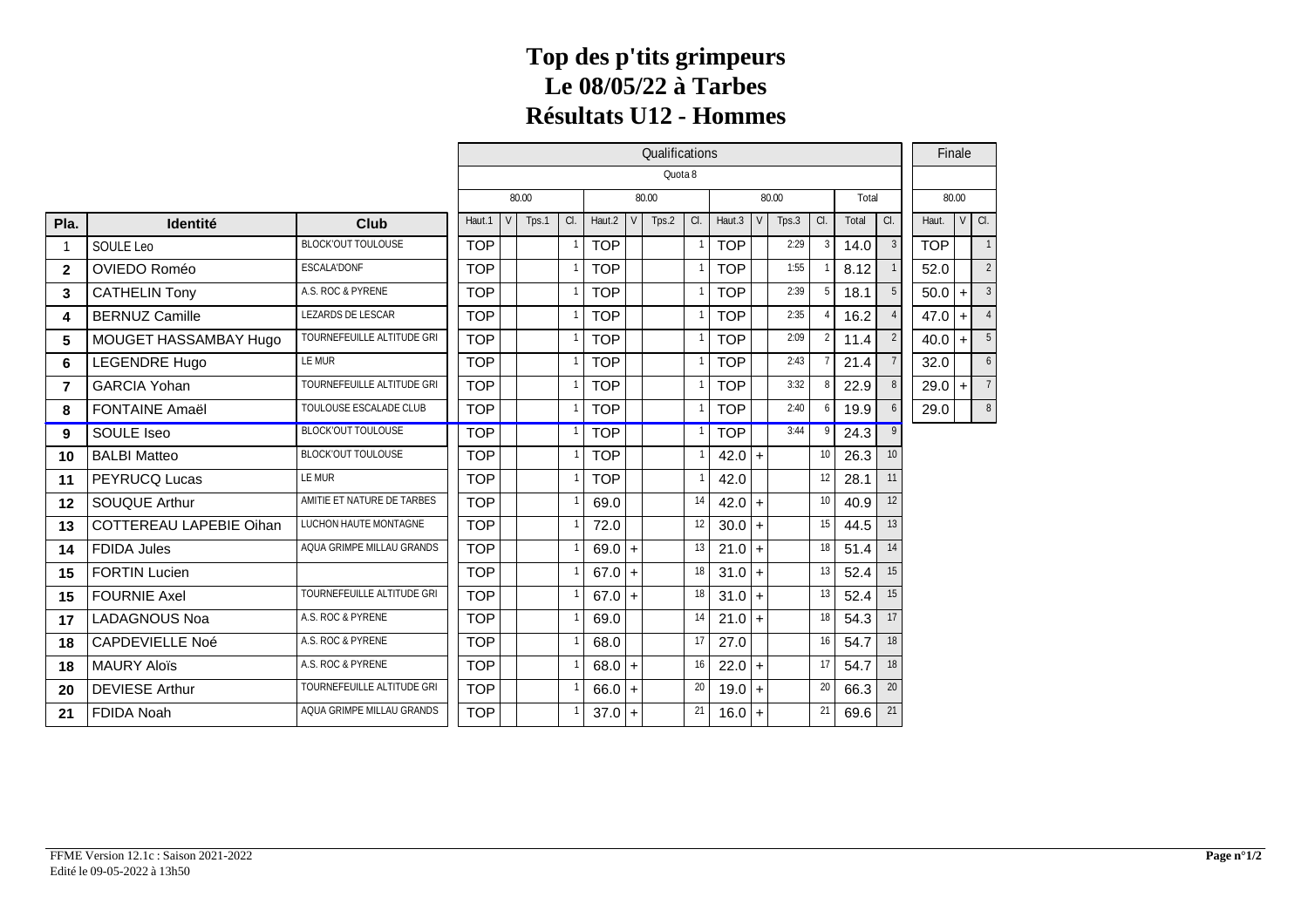## **Top des p'tits grimpeurs Le 08/05/22 à Tarbes Résultats U14 - Dames**

|                |                               |                                   | Qualifications |                                  |       |   |            |  |       |                 |            |  |       |                 |       | Finale          |          |          |                |
|----------------|-------------------------------|-----------------------------------|----------------|----------------------------------|-------|---|------------|--|-------|-----------------|------------|--|-------|-----------------|-------|-----------------|----------|----------|----------------|
|                |                               |                                   | Quota 8        |                                  |       |   |            |  |       |                 |            |  |       |                 |       |                 |          |          |                |
|                |                               |                                   |                | 80.00<br>80.00<br>80.00<br>Total |       |   |            |  |       |                 |            |  |       |                 | 80.00 |                 |          |          |                |
| Pla.           | Identité                      | Club                              | Haut.1         | V                                | Tps.1 | a | Haut.2     |  | Tps.2 | a               | Haut.3     |  | Tps.3 | a.              | Total | l a             | Haut.    | $ V $ a. |                |
| -1             | <b>BALBI Matilde</b>          | <b>BLOCKOUT TOULOUSE</b>          | <b>TOP</b>     |                                  |       |   | <b>TOP</b> |  |       |                 | <b>TOP</b> |  |       | - 1             | 11.4  |                 | 38.0     |          |                |
| $\mathbf{2}$   | PASCAL Amalia                 | CIME - CARBONNE IMPULSION         | <b>TOP</b>     |                                  |       |   | <b>TOP</b> |  |       |                 | <b>TOP</b> |  |       | $\overline{1}$  | 11.4  |                 | $37.0$ + |          | $\overline{2}$ |
| 3              | <b>PAULY Margot</b>           | A.S. ROC & PYRENE                 | <b>TOP</b>     |                                  |       |   | <b>TOP</b> |  |       |                 | <b>TOP</b> |  |       | $\overline{1}$  | 11.4  |                 | 36.0     |          | 3              |
| 4              | <b>BROUCA CABARRECQ Lou</b>   | BEYREDE ESCALADE MONTAGN          | <b>TOP</b>     |                                  |       |   | <b>TOP</b> |  |       |                 | 50.0       |  |       | 6               | 19.7  | 6               | $33.0 +$ |          |                |
| 5              | <b>BEHAR Zoe</b>              | TOURNEFEUILLE ALTITUDE GRI        | <b>TOP</b>     |                                  |       |   | <b>TOP</b> |  |       |                 | $54.0 +$   |  |       | $\overline{4}$  | 16.1  |                 | $28.0$ + |          | 5 <sub>5</sub> |
| 6              | <b>GUERIN Maud</b>            | <b>ESCALABEL</b>                  | <b>TOP</b>     |                                  |       |   | <b>TOP</b> |  |       |                 | $52.0 +$   |  |       | 5               | 18.0  | 5               | 28.0     | l + l    | $6 \mid$       |
| $\overline{7}$ | FERRANDIS POLGE Lucie         | <b>ESCALABEL</b>                  | <b>TOP</b>     |                                  |       |   | <b>TOP</b> |  |       |                 | $49.0 +$   |  |       | -7              | 22.0  |                 | 27.0     | l + l    | $\overline{7}$ |
| 8              | <b>GUITET Emma</b>            | PYRENEA SPORTS                    | <b>TOP</b>     |                                  |       |   | <b>TOP</b> |  |       |                 | $47.0 +$   |  |       | 9               | 24.1  | 8               | $23.0$ + |          | 8              |
| 9              | <b>GUILHOT Agathe</b>         | <b>TOURNEFEUILLE ALTITUDE GRI</b> | <b>TOP</b>     |                                  |       |   | <b>TOP</b> |  |       |                 | $43.0 +$   |  |       | 10              | 26.7  | 9               |          |          |                |
| 10             | <b>BESSIERES MEJIA Helena</b> | PYRENEA SPORTS                    | <b>TOP</b>     |                                  |       |   | 54.0       |  |       | 11              | $49.0 +$   |  |       | $\overline{7}$  | 32.7  | 10 <sup>1</sup> |          |          |                |
| 11             | <b>DELORME Zoe</b>            | BEYREDE ESCALADE MONTAGN          | <b>TOP</b>     |                                  |       |   | $54.0 +$   |  |       | 10              | $36.0+$    |  |       | 17              | 47.7  | 11              |          |          |                |
| 12             | RAYMOND DELPY Marine          | <b>AUTAN GRIMPER</b>              | <b>TOP</b>     |                                  |       |   | $51.0 +$   |  |       | 16 <sup>1</sup> | $43.0 +$   |  |       | 10 <sup>1</sup> | 47.8  | 12              |          |          |                |
| 13             | <b>NEUBERT Manon</b>          | BEYREDE ESCALADE MONTAGN          | <b>TOP</b>     |                                  |       |   | $53.0+$    |  |       | 12              | $39.0+$    |  |       | 14              | 48.5  | 13              |          |          |                |
| 14             | LIEGEOIS Melodie              | <b>CLUB MONTAGNE BLAGNAC</b>      | <b>TOP</b>     |                                  |       |   | $52.0 +$   |  |       | 14              | 40.0       |  |       | 13              | 49.5  | 14              |          |          |                |
| 15             | <b>CHAMOND Diane</b>          | TOURNEFEUILLE ALTITUDE GRI        | <b>TOP</b>     |                                  |       |   | $37.0 +$   |  |       | 18              | $43.0 +$   |  |       | 10 <sup>1</sup> | 50.7  | 15              |          |          |                |
| 16             | <b>ANDRE Louisa</b>           | TOURNEFEUILLE ALTITUDE GRI        | <b>TOP</b>     |                                  |       |   | 52.0       |  |       | 14              | $39.0 +$   |  |       | 14              | 52.2  | 16              |          |          |                |
| 17             | <b>FONTAINE Loeline</b>       | TOULOUSE ESCALADE CLUB            | <b>TOP</b>     |                                  |       |   | 53.0       |  |       | 12              | $36.0+$    |  |       | 17              | 53.3  | 17              |          |          |                |
| 18             | <b>JEAN Anouk</b>             | TOULOUSE ESCALADE CLUB            | <b>TOP</b>     |                                  |       |   | 45.0       |  |       | 17              | 37.0       |  |       | 16              | 59.4  | 18              |          |          |                |
| 19             | <b>LABEDAN Cloe</b>           | LOISIRS CLUB LALOUBER ITSARI      | <b>TOP</b>     |                                  |       |   | 36.0       |  |       | 19              | 36.0       |  |       | 19              | 69.4  | 19              |          |          |                |
| 20             | <b>ALONSO Marie</b>           | TOURNEFEUILLE ALTITUDE GRI        | <b>TOP</b>     |                                  |       |   | 36.0       |  |       | 19              | $31.0 +$   |  |       | 21              | 73.8  | 20              |          |          |                |
| 21             | SOMODEVILLA-DUARTE Emy        | PYRENEA SPORTS                    | <b>TOP</b>     |                                  |       |   | $31.0 +$   |  |       | 22              | 35.0       |  |       | 20 <sup>1</sup> | 75.6  | 21              |          |          |                |
| 22             | <b>DEVIESE Elise</b>          | TOURNEFEUILLE ALTITUDE GRI        | <b>TOP</b>     |                                  |       |   | $27.0 +$   |  |       | 23              | $31.0 +$   |  |       | 21              | 80.1  | 22              |          |          |                |
| 23             | <b>LUCAS Gwenaelle</b>        | TOURNEFEUILLE ALTITUDE GRI        | <b>TOP</b>     |                                  |       |   | 26.0       |  |       | 24              | 27.0       |  |       | 24              | 88.3  | 23              |          |          |                |
| 23             | VAQUERO Alycia                | LUCHON HAUTE MONTAGNE             | <b>TOP</b>     |                                  |       |   | 26.0       |  |       | 24              | 27.0       |  |       | 24              | 88.3  | 23              |          |          |                |
| 25             | <b>ANGLES Romane</b>          | AQUA GRIMPE MILLAU GRANDS         | <b>TOP</b>     |                                  |       |   | $3.00 +$   |  |       | 26              | 13.0       |  |       | 26              | 93.7  | 25              |          |          |                |
|                |                               |                                   |                |                                  |       |   |            |  |       |                 |            |  |       |                 |       |                 |          |          |                |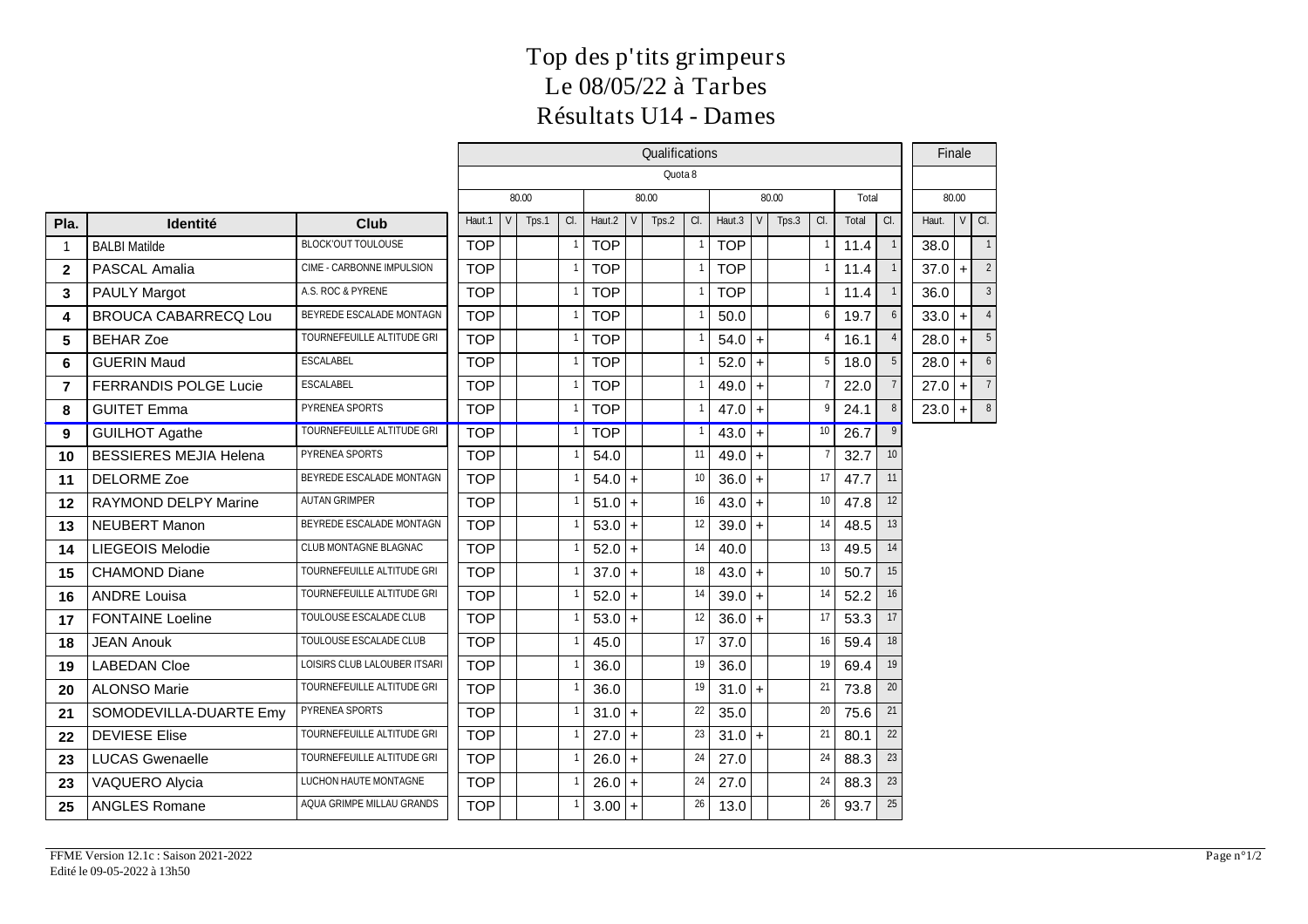# **Top des p'tits grimpeurs Le 08/05/22 à Tarbes Résultats U14 - Dames**

|      |                 |                           |        |                         |            |        |            | Qualifications     |     |                 |       |      |       |     | Finale             |
|------|-----------------|---------------------------|--------|-------------------------|------------|--------|------------|--------------------|-----|-----------------|-------|------|-------|-----|--------------------|
|      |                 |                           |        |                         |            |        |            | Quota <sub>8</sub> |     |                 |       |      |       |     |                    |
|      |                 |                           |        | 80.00                   |            |        |            | 80.00              |     |                 | 80.00 |      | Total |     | 80.00              |
| Pla. | <b>Identité</b> | <b>Club</b>               | Haut.1 | Tps.1<br>V <sub>1</sub> | $\alpha$ . | Haut.2 | $\sim$ 1.1 | Tps.2              | CI. | Haut $3 \mid V$ | Tps.3 | ' a. | Total | CI. | $V$ $C$ .<br>Haut. |
| 26   | BRIOUDES Lise   | AQUA GRIMPE MILLAU GRANDS | 45.0   |                         | 26         | 35.0   | l +        |                    | 21  | $29.0 +$        |       | 23   | 112.  | 26  |                    |

Nb Inscrit =  $26$ , Nb Absent = 0, Nb Abandon = 0, Nb Disqualifié = 0

Le Juge :

Le Président du Jury : José Vinambres

Heure de Publication :